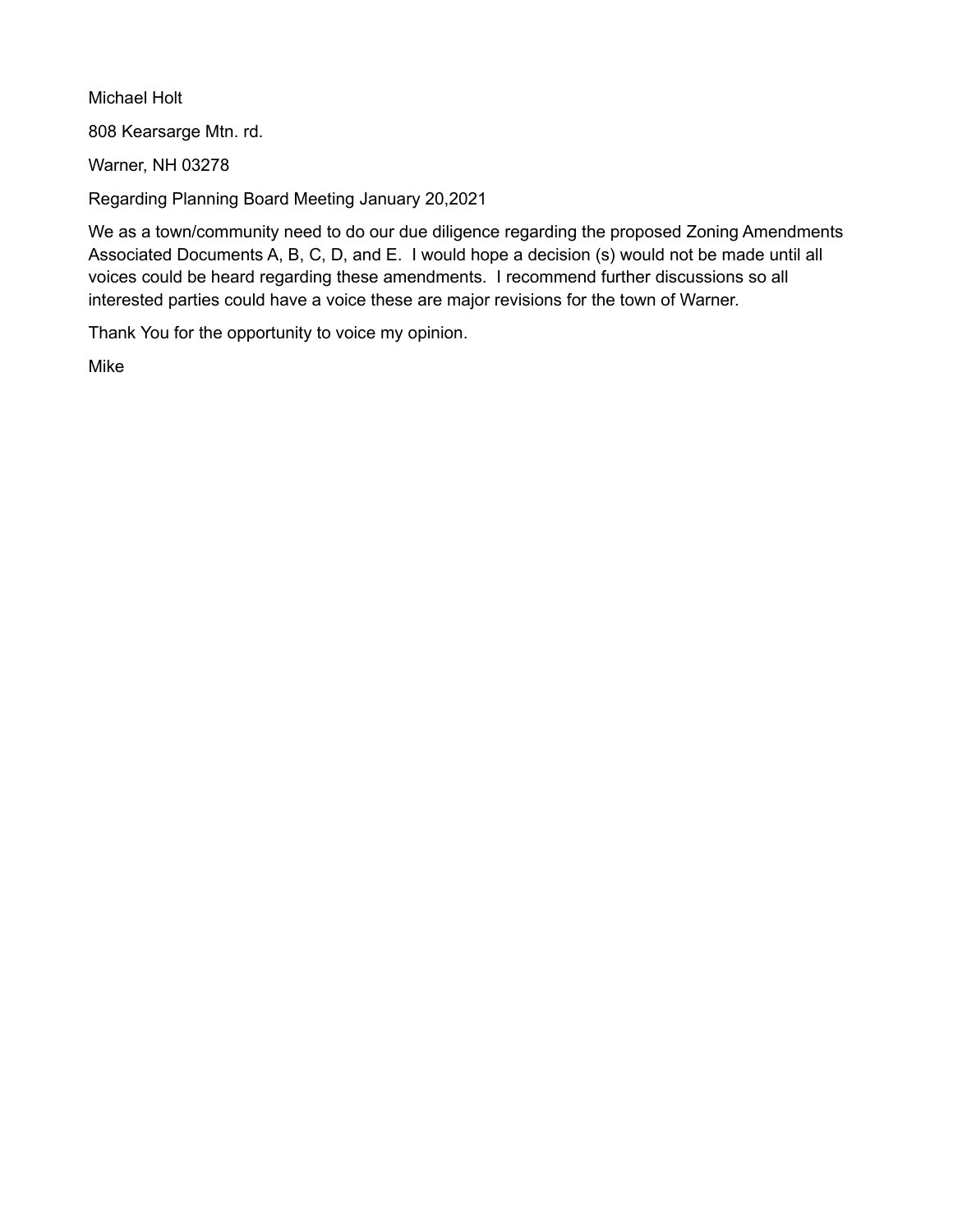To: Town of Warner, Planning Board, Attn: Benjamin Frost, Chair

From: Paul and Patricia Goneau, 160 Waterloo Street, Warner Date: January 20, 2021 Re: Public Hearing 01/20/2021 – Proposed Zoning Amendments

We are writing to express **OPPOSITION** to the Zoning Board Ordinance Amendments being proposed by the Planning Board. It is difficult to summarize in a brief paragraph and therefore we will outline the points that we believe are relevant to our opposition, followed by questions specific to the particular proposed amendment(s).

1) The proposed amendments are **not** minor but are **SIGNIFICANT** and will permanently impact the character and landscape of the town of Warner for good with no recourse! Lifelong residents and those of us who chose to make Warner our home, did so because of the characteristics of Warner.

2) The proposed amendments are being "**rushed".** They were introduced as "new business" only recently at the January 4, 2021 planning board meeting, followed by a "hearing" scheduled within 3 weeks of the initial discussion and are to be placed on the warrant for the upcoming March Town Meeting. Given the significance of the proposed amendments, what is the rationale of both the Planning Board and the Board of Selectmen for moving the proposed amendments so quickly?

a What current data does the Planning Board have to support the proposed amendments that will benefit Warner?

b. The proposed changes may benefit certain property owners but overall will adversely affect a majority of property owners in the town of Warner.

c. Any additional tax income that could result from these amendments could be minimum compared to the potential burden to town provided services.

d. We're in the middle of a pandemic which has turned everything in our lives upside down. The town should hold action items pertaining to any critical changes, which include any new funding proposals until normal activities can be resumed. In other words "status quo". Give residents a break and hold the line on taxes.

e. Holding a "virtual" hearing places Warner residents who may not have the ability (nor want) to attend meetings via Zoom at a disadvantage. Hearings should be deferred until public meetings can be resumed.

f. Notification of these proposed changes has been limited because the town office, which is the primary location where notices are posted, is closed to public access. In the past electronic messaging boards have been placed on Main Street for announcing important hearings; why hasn't the same been used for this hearing?

#### **Amendment A – Article XIV-A Workforce Housing**

#### *From the minutes of the 1/4/2021 meeting:*

*Chairman Frost said he reviewed the Town's provisions regarding Workforce Housing, XIV-A Zoning Ordinance. He said some parts don't make sense, some don't match the State statutes, and that,*  taken as a whole, the current provisions do not fully meet the Town's legal requirements. He offered  *changes that would correct problems and simplify the language in the Ordinance. He led the Board through a draft of his changes, indicating that some are minor and others that are more substantive.*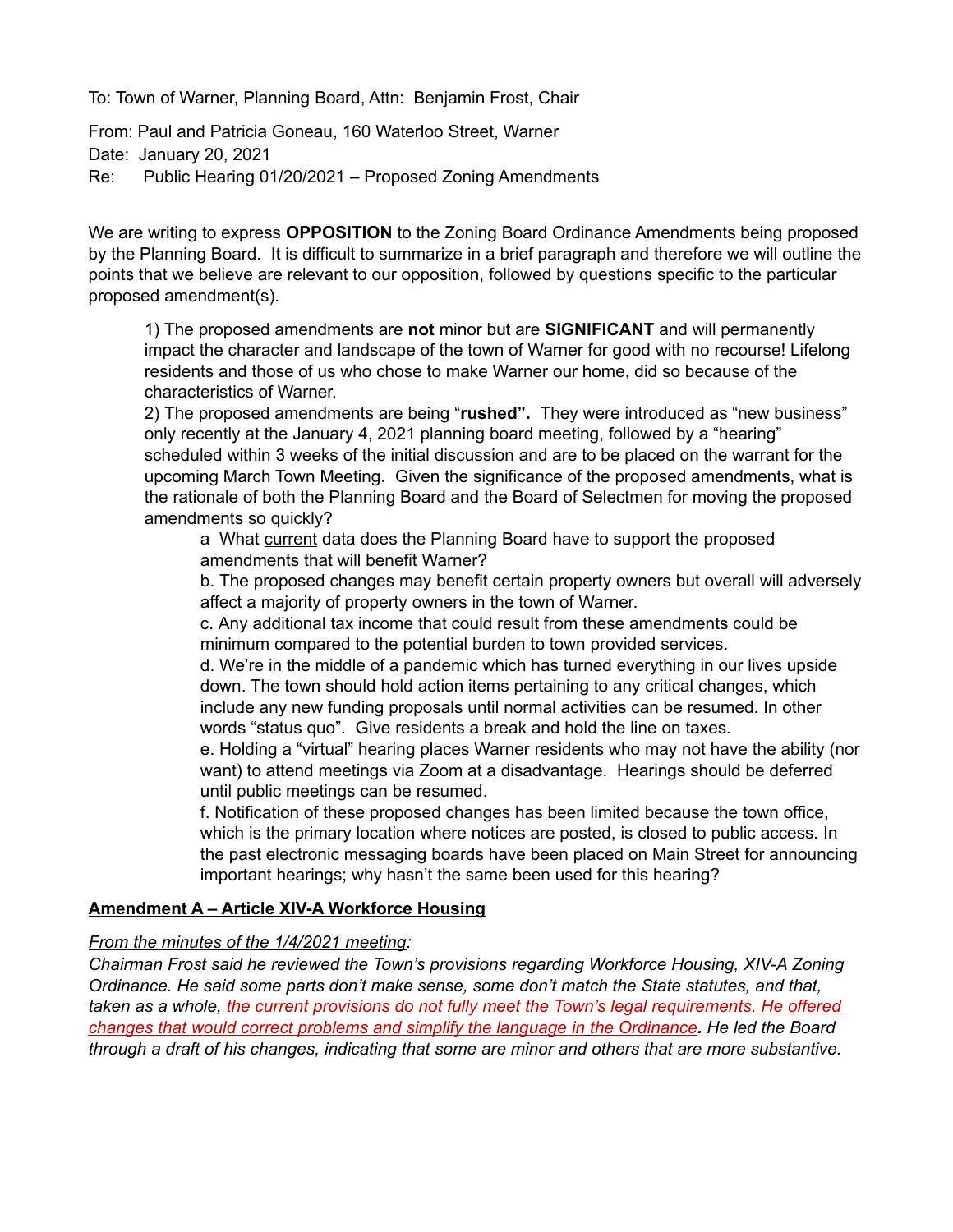1. Surely Warner is not the only town in NH not fully meeting the state's legal requirements. Is the board able to identify the towns who share Warner's status? How are surrounding towns addressing these issues? Has the state imposed penalties on Warner and other towns?

2. The Warner Planning Board has a responsibility to protect the rights of all Warner property owners. The Chair of the Planning Board also serves as Director of Legal & Public Affairs at NH Housing Finance Authority and who has drafted the proposed amendments. How does the chair reconcile the conflict of interest of drafting these amendments, which advocates a state agency housing policy initiative while remaining impartial to the responsibility to all residents of Warner?

#### **Amendment B – Article XIV-B Standards for Accessory Apartments**

## *From the minutes of the 1/4/2021 meeting:*

*Barb Marty presented some additional information about changes that could be considered for an amendment to the Accessory Apartment application for a single family home: parking should be provided for tenants; no new curb cuts allowed for separate driveways; the addition should be designed so that the external appearance of the building remains the same (single family house); and any separate entrance to be on the side of the building. Marty said that some New Hampshire towns require a residence of at least 30 days to guard against shortterm rentals. Chairman Frost said he has some reservations about the short-term rentals provision because some towns are having problems with its enforcement. Several Board members supported the idea of setting aside the short-term rental proposal, and Marty said she would remove it.*

We AGREE with the proposed additions to the Zoning Ordinance **with the exception** of the assessment not to include a provision to prevent short term rentals. This opens the door for "transient" renters and has the potential for "boarding house" type housing. It was stated that some towns have problems with its enforcement. Seriously? Unfortunately, the Board of Selectmen does not exercise their oversight responsibility and enforcement of existing Zoning Ordinances, i.e travel trailers and junk yards.

#### **Amendment D – Detached Accessory Apartments – By Petition**

We OPPOSE the amendment!

1) What is the motive of the petitioner?

2) Current Use Regulations protects the abutters insofar as the detached accessory building has a current use that is not a dwelling, i.e., a garage or a barn.

Amendment D takes away what little abutter protection is in the regulations defining an existing building as a non-dwelling use.

#### Specifically:

- 1) Does not have to be existing building (and can be new construction);
- 2) No restrictions on the number of new dwellings that can be constructed;
- 3) No set back requirements from abutting properties;

4) Why 75 feet from the primary single family dwelling? This is a questionable and arbitrary provision of the amendment;